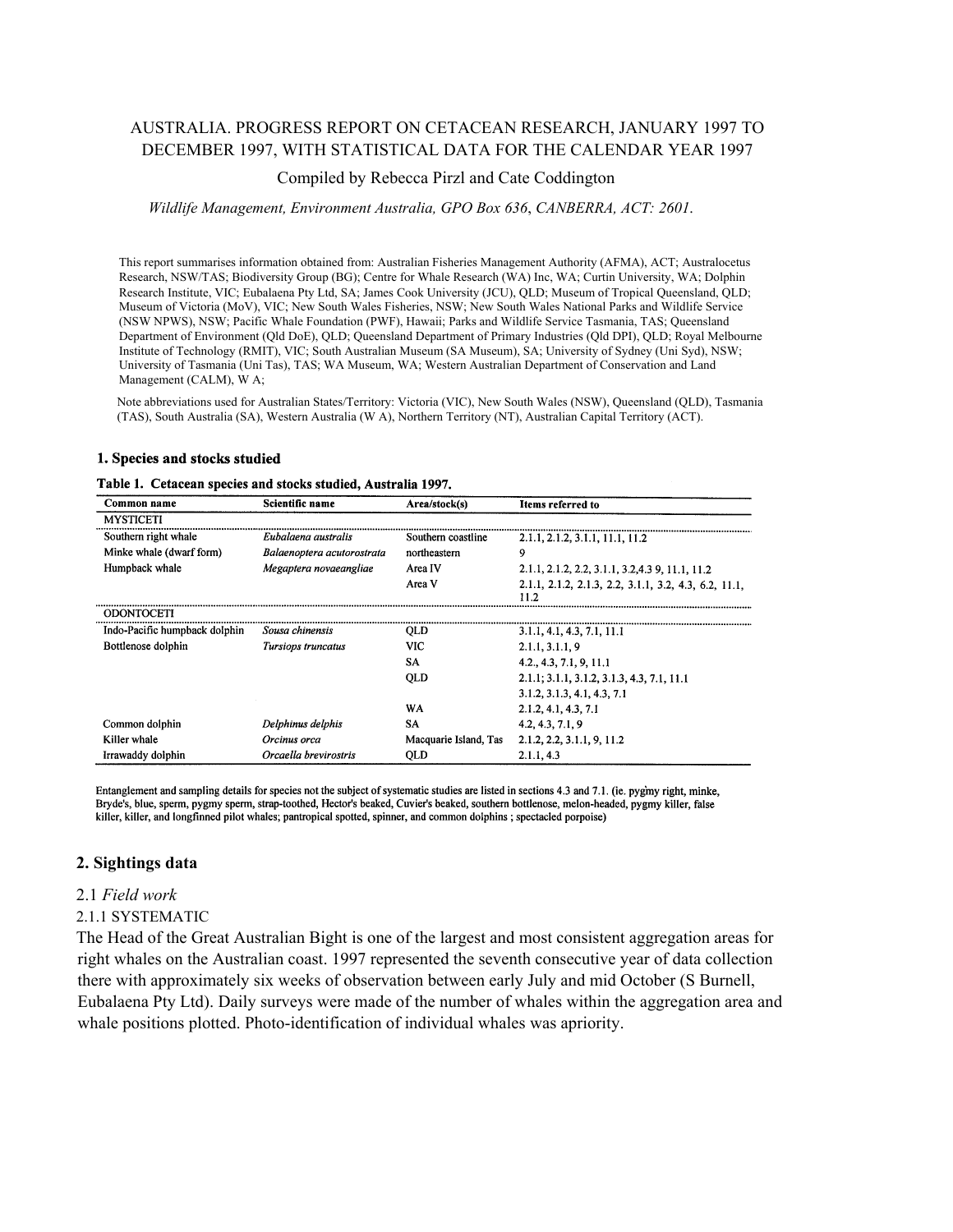Aerial surveys of southern right whales were again conducted off the south western coast of Australia (J Bannister, W A Museum). Seventy identification photographs were collected and two records provided the first evidence of a direct link between whales feeding in summer feeding grounds and the coastal breeding grounds of southern Australia.

Surveys of humpback whales (Area IV) were conducted between Fremantle and the Kimberley, W A, April to November 1997 (C & M Jenner, Centre for Whale Research). A total of 1215 whales were observed and 497 photographed during 670.99 hours of observation. Of these, 311 whales (101 photoidentified) were observed between Broome and Fremantle (23/9-21/11/97, 83.46 observation hours) and 904 (394 photo identified) in the Kimberley region (28/6-17/9/97, 452.7 observation hours). Twenty song recordings were made in the Kimberley region.

Aerial surveys of humpback whales (Area V) were conducted in the Whitsunday region, Qld, using a fixed survey pattern with eight replicate belt transects. A total of 63 whales were observed and density was calculated at 1.1 whales (SE:!: 0.3) per 100 square kilometres (Qld DoE). PWF conducted small boat humpback whale surveys in the Whitsunday Islands (25/6-7/8/97), Hervey Bay (12/8-6/10/97) and Eden (14/10-14/11/97) in 1997, focusing on fluke and lateral body photoidentification and documenting the location, size and composition, date and time of observation, general activity and sea surface temperature for each pod observed.

A yacht based survey off southeastern Tasmanian waters (Hobart to Maria Island) in November 1997 was conducted to continue investigation of feeding humpback whales (Area V) observed in the vicinity in November 1996 (P Gill, Australocetus). No whales were seen on this occasion, with an unseasonably early southward intrusion of warm surface water evidently displacing the zooplankton prey to the south.

M Noad (Uni Syd) conducted a composite visual and acoustic survey and behavioural study of humpback whales (Area V) during southern migration along the Australian east coast. Data will be used to examine the role/s of humpback song and the use of other behaviours commonly associated with courtship during migration. A visual land based survey was conducted concurrently with an acoustic survey using a three element hydrophone. 1000 hours of monitoring gave about 400 hours of recordings. This information will be used to make recommendations concerning the management of humpback whales along their migratory paths particularly with respect to whale watching. Data will also be used to determine the possibility of using stand alone acoustic surveys for population abundance estimates.

An ongoing research project on humpback whales entitled "Cape Byron Whale Research Project" has been underway since 1995. The project is a collaborative effort between the NSW NPWS and Southern Cross University. The project involves: positioning and tracking of humpback whales as they migrate past the NSW coast; vessel transects from Cape Byron to the continental shelf to determine Humpback whale distribution; and, photo-identification to identify individual animals using fluke and lateral body colouration and markings.

The behavioural patterns of an inshore population of bottlenose dolphins in Port Phillip Bay were observed over 349 hours 35 minutes offield time over 66 days throughout 1997 with a total of 102 pod sightings (C Scarpaci, RMIT). Data on pod geometry, orientation, size, subpods, distance offshore, surface behaviour, boat traffic, tour operator approaches were collected using a focal pod sampling technique and vocalisations recorded. Results indicate that the pod use the bay year round, calves are present in all seasons with the majority during summer, and there is seasonal variation in use of areas within the bay. Five distinctive whistle contours have been identified from recorded vocalisations. The duration, start, end, minimum, maximum and mid-point frequencies have been identified for each whistle and analysis of behaviour and whistle production is in progress.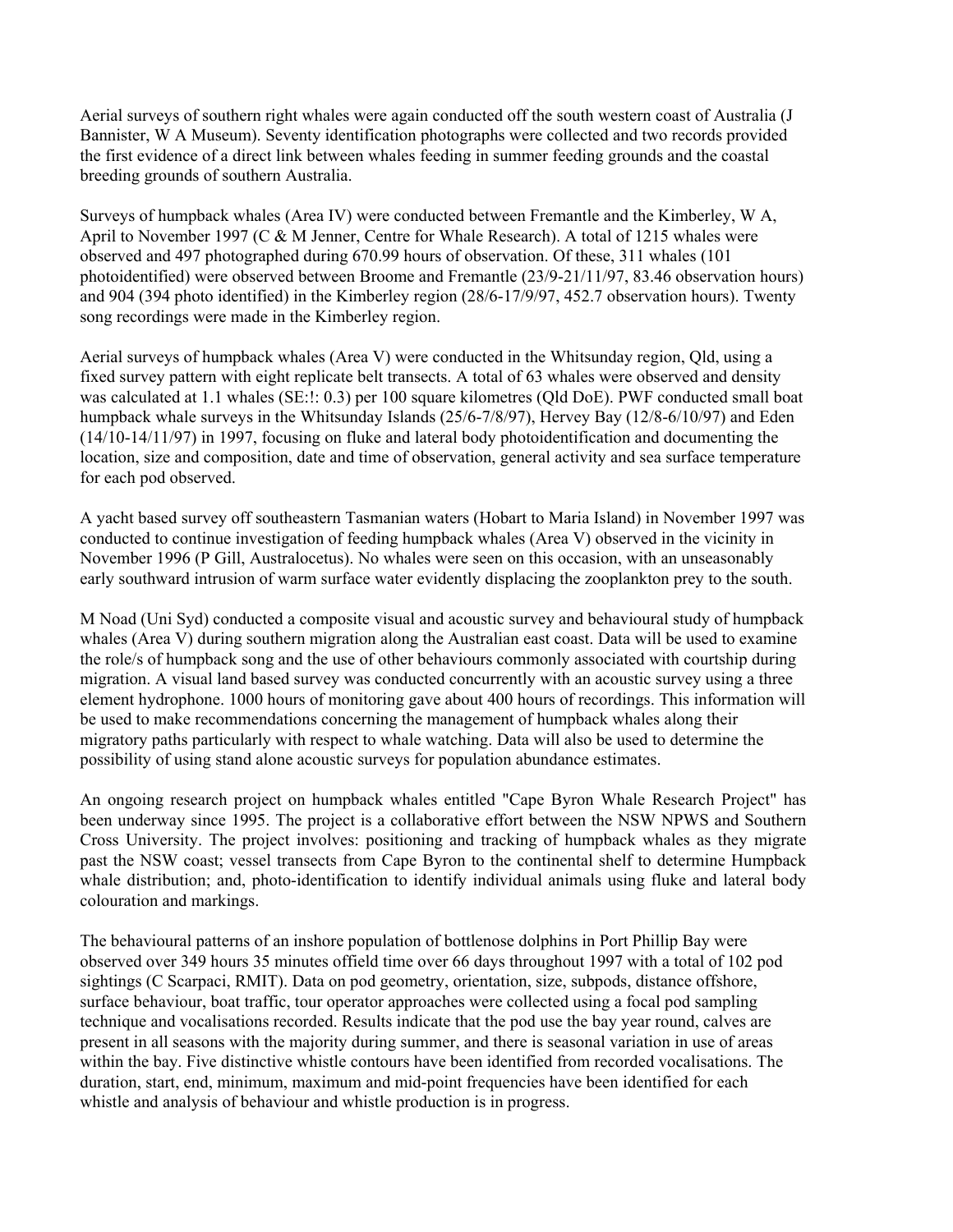The Dolphin Research Institute recorded 139 bottlenose dolphin sightings events January-February 1997 in Port Phillip Bay, Vic. The most common pod size was 6, average 11, and largest 30. Ten calves were sighted during the season, a least 6 of which were foetal fold calves. Seals were frequently observed feeding with dolphins and one or more seals were present on 11% of occasions.

Sightings of bottlenose and Irrawaddy dolphins were recorded during an aerial survey in the Gulf of Carpentaria, December 1997 (P Corkeron, JCU).

The Southern Ocean Cetacean Program was conducted on all Antarctic and sub Antarctic voyages of the 'Aurora Australis' in the 1997/1998 season (D Thiele BG). Voyages for 1997 season commenced in September. All Southern Ocean cetacean species were recorded. Four voyages were completed in 1997. Three voyages occurring in 1998 will not be included in this report but will be reported in the IWC progress report next year. 1997 sightings data, number of observers and the route of the voyage are summarised in table 2.1.1a.

| Total sightings<br>Voyage $#$ |    | observers                           | Route of Voyage                               |
|-------------------------------|----|-------------------------------------|-----------------------------------------------|
|                               |    |                                     | return trip                                   |
|                               |    |                                     | Hobart to Macquarie Island                    |
| 2 & 4 combined                | 39 | APIS seal survey cetacean sightings | 2-Hobart to Davis Base, Antarctica and return |
|                               |    |                                     | 4-Davis Base, Antarctica to Hobart and return |
|                               |    |                                     | return trip                                   |
|                               |    |                                     | Hobart to Macquarie Island                    |
| Total                         | 46 |                                     |                                               |

### Table 2.1.1a: Cetacean sighting and effort summary 1997 (EA)

#### 2.1.2 OPPORTUNISTIC, PLATFORMS OF OPPORTUNITY

1997 was the third year of a study of the relative abundance and distribution of southern right whales off southeastern Australia (S Burnell, Eubalaena Pty Ltd). Sightings data and aerial identification photographs were collected from southern right whales off New South Wales, Tasmania, Victoria and eastern South Australia.

The Tasmanian Parks & Wildlife Service continued its monitoring program of southern right whales and humpback whales. Sightings of southern right whales were reported 31 times, pods ranged in size from one to four animals. One sighting was recorded on the north coast, all others from the east coast. Recently born calves were sighted twice. Sightings of humpback whales were reported 16 times, two of these cowcalf pairs, presumably on southward migration along Tasmania's east coast.

Killer whale sightings have been recorded on an opportunistic basis by ANARE expeditioners on Macquarie Island since 1948. A more detailed sighting program was developed in 1994 with the aim of collecting baseline data for a previously unknown population (M Morrice, Uni Tas). Sightings have been collected and compiled into a database with over 250 records in the period from 1989 to 1998. Records include the sighting date, time, location, observer and details on the pod size, pod structure, weather and general behavioural activities. A total of 59 sightings were recorded in 1997.

A total of 307 opportunistic sightings records were provided to Centre for Whale Research by Woodside Offshore Petroleum, fishing, and charter vessels. Sightings returns from the commercial whale watching industry in Hervey Bay, Moreton Bay and the Whitsunday region are being compiled (Qld DoE). Returns from the Hervey Bay industry have been plotted on a geographic information system. Cetacean sightings reports continue to be provided through the Australian Fisheries Management Authority observer program.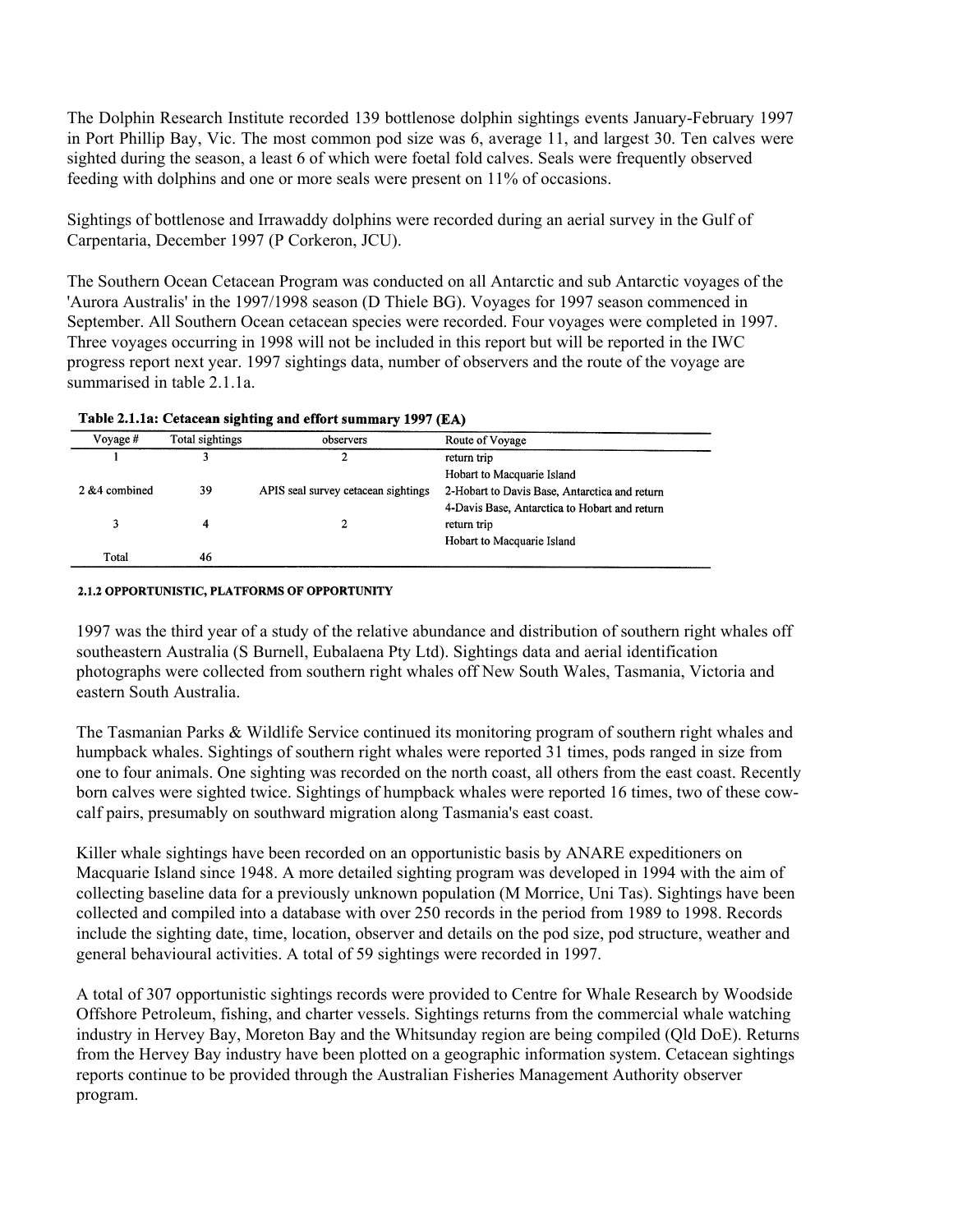Sightings events reported to the NSW NPWS during 1997 (Atlas of Wildlife) included minke (1), humpback (18) and killer whales (2), bottlenose (2) and common dolphins (5). Compilation of opportunistic sightings and photographic activities of bottlenose dolphins, humpback whales, and southern right whales on the NSW coast have yet to be completed for 1997 (NSW NPWS).

The Southern Ocean cetacean sighting program (D Thiele BG) utilises dedicated cetacean observers on voyages of the 'Aurora Australis' as a platform of opportunity for multidisciplinery ecosystem monitoring of cetaceans in the Southern Ocean.

## 2.2 *Analyses/development of techniques*

Surveys of the Kimberley region humpback (Area IV) calving area (C & M Jenner, Centre for Whale Research) have shown a higher relative abundance of calves later in the season (Table 2.2a).

| <b>Dates</b>  | Location          | Total | No. adults |           |          | No. subadults |    | No. calves | Obs hours | <b>ID</b> photos |
|---------------|-------------------|-------|------------|-----------|----------|---------------|----|------------|-----------|------------------|
| 28/6-17/9/97  | Kimberley         | 904   |            | 814 (90%) |          | (1%)          | 83 | (9%)       | 452.7     | 394              |
| 13/9-6/10/97  | Broome-Exmouth    | 40    | 31         | (74%)     | $\bf{0}$ | $(0\%)$       |    | (22%)      | 37.27     |                  |
| 6/10-1/11/97  | Exmouth           | 239   |            | 190 (79%) | $\Omega$ | $(0\%)$       | 49 | (21%)      | 55.48     | 97               |
| 2/11-21/11/97 | Exmouth-Fremantle | 32    | 24         | (75%)     | $\bf{0}$ | $(0\%)$       |    | (25%)      | 42.08     |                  |

Table 2.2a. Humpback whale Area IV - sightings and effort summary 1997 (Centre for Whale Research).

PWF 1997 sightings data, photo identification and observation hours are summarised in table 2.2b

| <b>Dates</b> | Location           | Total no. whales | Obs hours | ID photos |
|--------------|--------------------|------------------|-----------|-----------|
| 15/6-7/11/97 | Whitsunday Islands | 52               | 83.87     | 25        |
| 12/8-17/9/97 | Hervey Bay         | 368              | 199.08    | 212       |
| 14/10-14/11  | Eden               | 241              | 144.88    | 131       |

Table 2.2b. Humpback whale Area V - sightings and effort summary 1997 (PWF).

Killer whale sightings off Macquarie Island were analysed with the aim of assessing trends in the population and activities around the island due to biases caused from the data being collected opportunistically and by generally inexperienced observers (M Morrice, Uni Tas). Data from 1989-98 shows killer whales are sighted through most of the year except May, with a peak from October to December (Table 2.2c). This indicates a seasonal pattern of activity, as described by Copson 1994. The majority of sightings were on the east coast (lee side) of the island with the west coast sightings being in the very NW or SW regions. Pod sizes ranged from 1 to 20 (1997: 1 to 8) with an average of3 (1997: 4) whales. The most common pod composition was a single adult male with two females/juveniles. Calves or small juveniles were observed throughout the year. The average distance of whales offshore was 420 metres (1997: 490 m). Locations of whales observed close inshore correlated to principal breeding colonies of southern elephant seals, fur seals, and king and royal penguins. See the table below for distance offshore statistics.

Table 2.2c. Summary of killer whale sightings, Macquarie Island, Tasmania, 1997 (M Morrice, Uni Tas)

|                       | Jan | Feb | Mar | Apr     | May | Jun | Jul    | Aug | Sep     | Oct     | <b>Nov</b> | Dec   |
|-----------------------|-----|-----|-----|---------|-----|-----|--------|-----|---------|---------|------------|-------|
| Location              | Е   |     |     | E       |     | E   | E.W    | W   | Е       | E       |            | Е     |
| (East/West coast)     |     |     |     |         |     |     |        |     |         |         |            |       |
| No. sightings         |     |     |     |         |     |     |        |     |         | 21      |            | 12    |
| Distance offshore (m) | 50  |     |     | 300-500 |     | 200 | 20-100 | 100 | 10-1000 | 30-2000 | 100-       | $10-$ |
|                       |     |     |     |         |     |     |        |     |         |         | 1500       | 1500  |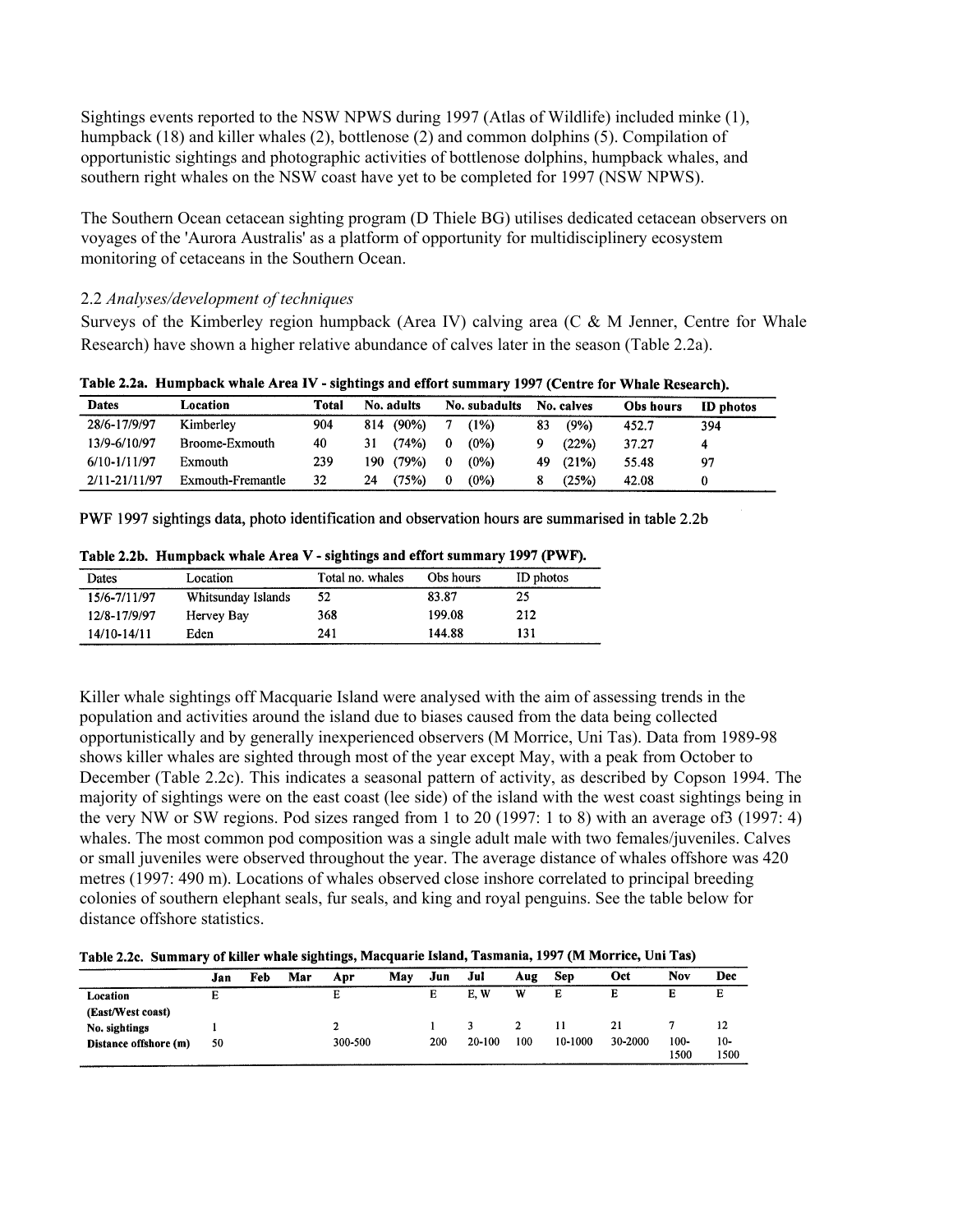Work is continuing with the UK Sea Mammal Research Unit to refine satellite telemetry for delphinids (P Corkeron, JCU). P Corkeron is also continuing work developing VHF telemetry for inshore delphinids. Development of software and techniques for near real time tracking of singing whales in the field was conducted (M Noad, Uni Syd), as was development of a technique for transcribing pattern of song in real time in the field.

The Southern Ocean cetacean sighting program (D Thiele BG) has introduced the use of 'big-eye' binoculars to survey methodology for cetacean pelagic monitoring cruises.

#### 3. Marking data

#### 3.1 Field work

#### 3.1.1 NATURAL MARKING DATA

Table 3.1.1. Summary of cetacean natural marking data, Australia 1997.

| <b>Species</b>                   | Feature         | <b>Stock</b>       | 1997  | Catalogued<br>(Y/N) | Catalogue<br>total | Contact                                    |
|----------------------------------|-----------------|--------------------|-------|---------------------|--------------------|--------------------------------------------|
|                                  |                 |                    | total |                     |                    |                                            |
| Southern right                   | callosity       | southern Australia | ~100  | tbc                 | >350               | S Burnell, Eubalaena PL                    |
| whale                            |                 |                    | 70    | tbc                 | ?                  | J Bannister, WA<br>Museum                  |
| Humpback whale                   | fluke           | Area IV            | 212   | tbc                 | 648*               |                                            |
|                                  |                 |                    |       |                     |                    | C & M Jenner, Centre<br>for Whale Research |
|                                  | fluke           | Area V             | 321   | Y                   | 1600               | <b>PWF</b>                                 |
|                                  | lateral body    | Area V             | 47    | Y                   |                    | <b>PWF</b>                                 |
|                                  | fluke, lat body | Area V             | 79    | tbc                 | ?                  | D Paton, NSW NPWS                          |
| Indo-pacific<br>humpback dolphin | dorsal fin      | Moreton Bay, Old   | $-25$ | N                   | 50                 | P Corkeron, JCU                            |
| Bottlenose dolphin               | dorsal fin      | Moreton Bay, Old   | many  | Y                   | >350               | P Corkeron, JCU                            |
| Killer whale                     | dorsal fin      | Macquarie Isl, Tas | 2     | N                   | 10                 | M Morrice, Uni Tas                         |

\* figures for 1990-95, there are still 121 photographs from 1996 and 212 from 1997 to be matched/checked for resightings and added to the catalogue

Opportunistic photoidentification of Group IV humpback whales was conducted off the Perth coast during commercial whale watch season with data supplied to J Bannister, WA Museum (CALM). Attempts are being made to identify individual bottlenose dolphins in the Port Phillip Bay population by signature whistle (C Scarpaci, RMIT).

### 3.1.2. ARTIFICIAL MARKING DATA

Table 3.1.2. Summary of cetacean artificial marking data, Australia 1997.

| <b>Species</b>     | Tag<br>type     | No. branded                  | Location         | Brand no.                          | Contact         |
|--------------------|-----------------|------------------------------|------------------|------------------------------------|-----------------|
| Bottlenose dolphin | freeze<br>brand | 5 (including 1<br>rebranded) | Mandurah, WA     | rebrand 17, then<br>20, 21, 22, 23 | CALM, WA        |
| Bottlenose dolphin | freeze<br>hrand |                              | Moreton Bay, QLD |                                    | P Corkeron, JCU |

#### 3.1.3 TELEMETRY DATA

Table 3.1.3. Summary of cetacean telemetry data, Australia 1997.

| <b>Species</b>     | Tag type         | No. successfully<br>deployed | <b>Maximum time</b><br>transmitting | Contact person/institute                         |
|--------------------|------------------|------------------------------|-------------------------------------|--------------------------------------------------|
| Bottlenose dolphin | radio (archival) | nil                          | attachment<br>unsuccessful          | P Berggren, Monkey Mia Dolphin<br>Research Group |
| Bottlenose dolphin | satellite        |                              | 5 months                            | P Corkeron, JCU                                  |
| Bottlenose dolphin | VHF              |                              | 2 months                            | P Corkeron, JCU                                  |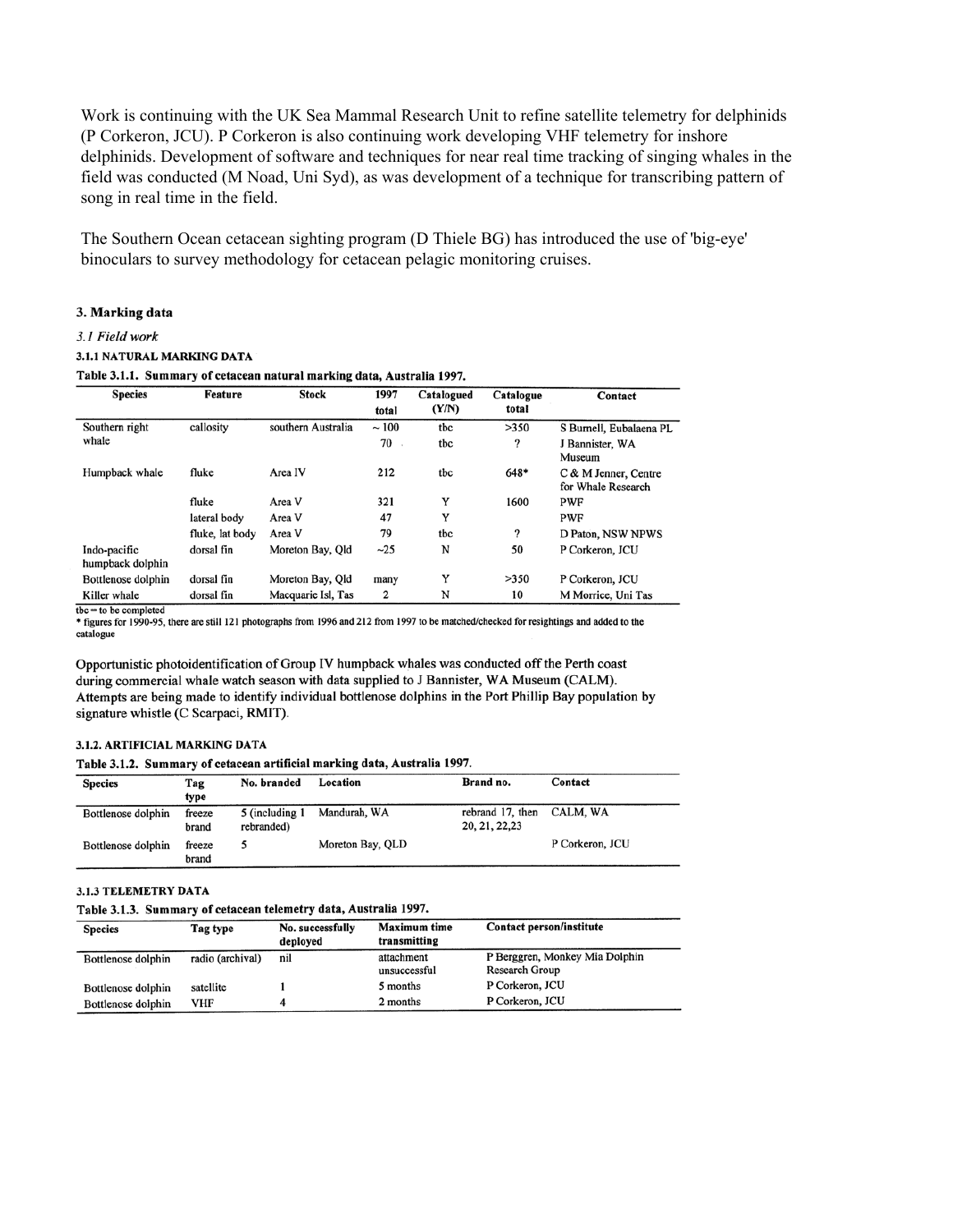## 3.2 *Analyses/development of techniques*

Information on humpback whale (Area IV) residence times in the Kimberley, W A and movements along the northwest coast was obtained in 1997 (C & M Jenner, Centre for Whale Research). Matching of photo identification data for 1997 has been completed with 21 within season resights and full analysis of the 1997 photo identification, migratory paths and geographic area utilisation by age class currently underway. Comparison between existing catalogue holdings for the Area IV population has yet to be completed. Song recordings are to be analysed and compared with song from Tonga and eastern Australia (Area V). Work on the development of a computerised photoidentification matching system continued.

Photoidentification data was used to examine the interchange of humpback whales (Area V) between the Whitsunday Islands and Hervey Bay, Qld during the southern migration (PWF). Within season interchange was found to be minimal, but a trend of individuals being first observed in Hervey Bay and two years later in the Whitsundays was apparent.

### 4. Tissue/biological samples collected

### 4.1 Biopsy samples

### Table 4.1. Summary of cetacean biopsy sample data, Australia 1997.

| <b>Species</b>                   | Area/stock    | 1997 total  | Archived<br>(Y/N) | No. analysed | <b>Total</b><br>holdings | Contact person/institute         |
|----------------------------------|---------------|-------------|-------------------|--------------|--------------------------|----------------------------------|
| Indo-pacific<br>humpback dolphin | NW WA         | in progress |                   | o            | ົ                        | P Hale, Uni Old                  |
| Bottlenose dolphin               | Shark Bay, WA | 79          |                   | 30%          | 79                       | M Kruetzen/B Sherwin,<br>Uni NSW |
| Bottlenose dolphin               | NSW coast     |             |                   | ົ            | unavailable              | G Dutton, Uni Syd                |

### 4.2 Samples from directed catches or bycatches

### Table 4.2. Summary of directed catches or bycatches of cetaceans, Australia 1997.

| <b>Species</b>     | Area/stock | 1997 total | Archived<br>(Y/N) | Tissue type(s)*                          | Contact person/institute |  |
|--------------------|------------|------------|-------------------|------------------------------------------|--------------------------|--|
| Bottlenose dolphin | SA         |            |                   | stomach                                  | C Kemper, SA Museum      |  |
| Common dolphin     | SА         |            |                   | genetic, toxin,<br>reproductive, stomach | C Kemper, SA Museum      |  |

### 4.3 Samples from stranded animals

A summary of samples collected from stranded cetaceans throughout Australia is summarised in Table  $4.3.$ 

Marine mammals stranded between Hervey Bay and Townsville (QLD) are being autopsied to determine cause of death as part of a pathology study (Qld DoE and Qld DPI).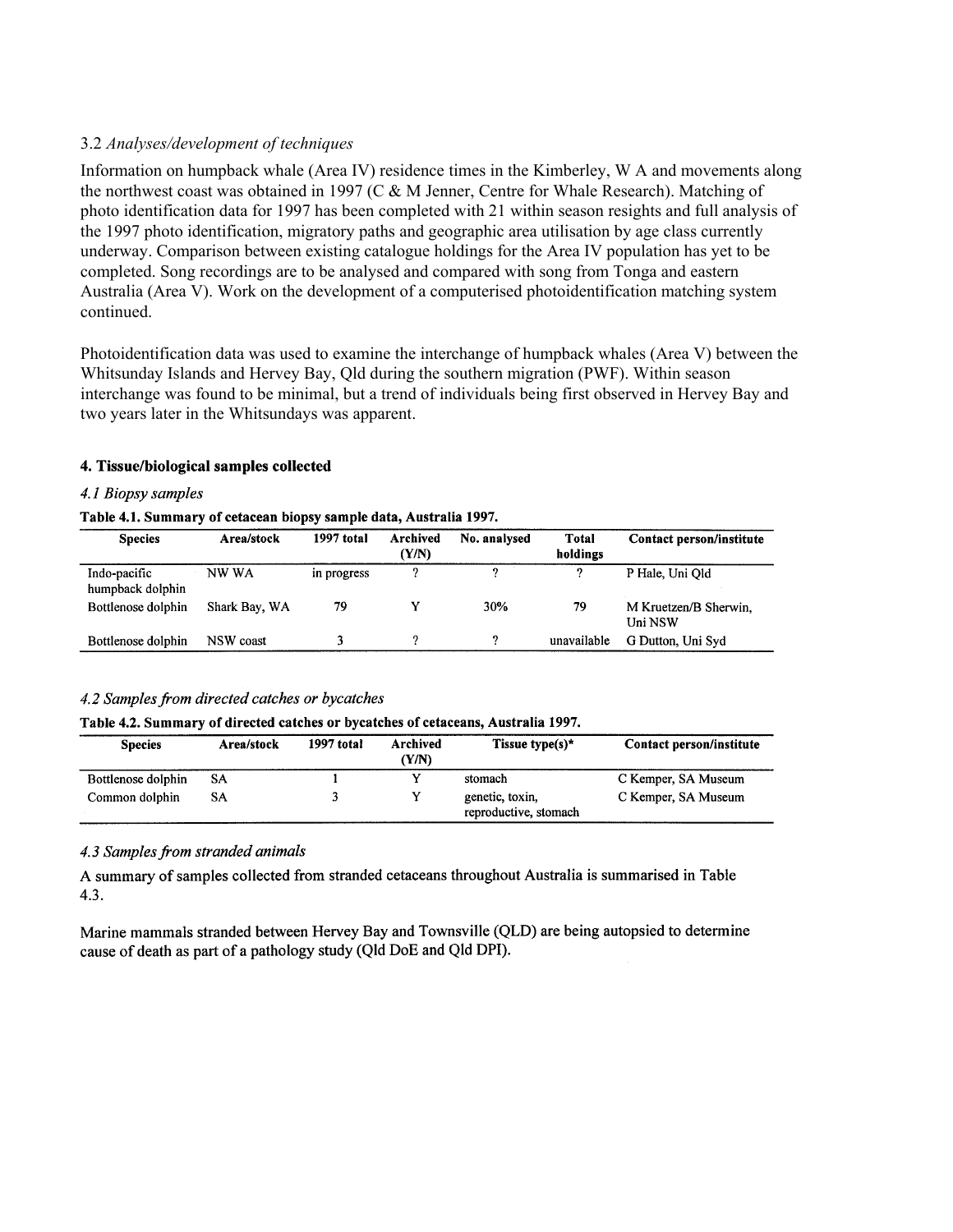|  |  | Table 4.3. Summary of samples collected from stranded cetaceans, Australia 1997. |  |  |  |  |  |  |  |  |  |  |
|--|--|----------------------------------------------------------------------------------|--|--|--|--|--|--|--|--|--|--|
|--|--|----------------------------------------------------------------------------------|--|--|--|--|--|--|--|--|--|--|

| <b>Species</b>                | Area/stock | 1997<br>total  | Archived<br>(Y/N)          | Tissue type(s)*                          | Contact person/institute |
|-------------------------------|------------|----------------|----------------------------|------------------------------------------|--------------------------|
| Pygmy right whale             | <b>VIC</b> | $\mathbf{1}$   | $\overline{?}$             | blubber                                  | G Dutton, Uni Syd        |
| Minke whale                   | QLD        | 1              | Y                          | **                                       | G Byron, Qld DoE         |
| Bryde's whale                 | VIC        | 1              | ?                          | blubber                                  | G Dutton, Uni Syd        |
| Blue whale                    | <b>VIC</b> | $\mathbf{1}$   | $\overline{\mathbf{?}}$    | blubber                                  | G Dutton, Uni Syd        |
| Humpback whale                | Area IV    | 1              | $\boldsymbol{\mathcal{P}}$ | skin                                     | P Hale, Uni Old          |
|                               |            | 1              | Y                          | blubber                                  | D Mell, WA CALM          |
|                               | Area V     | $\mathbf{1}$   | N                          | larynx                                   | M Noad, Uni Syd          |
| Sperm whale                   | SA         | $\overline{c}$ | Y                          | genetic                                  | C Kemper, SA Museum      |
| Pygmy sperm whale             | QLD        | 3              | Y                          | $**$                                     | G Byron, Qld DoE         |
|                               | VIC        | 1              | Y                          | teeth, stomach contents                  | J Dixon, MoV             |
|                               |            | $\mathbf{1}$   | $\boldsymbol{\mathcal{P}}$ | blubber                                  | G Dutton, Uni Syd        |
|                               | <b>NSW</b> | 1              | ?                          | blubber                                  | G Dutton, Uni Syd        |
| Strap-toothed whale           | SA         | 2              | Y                          | genetic, toxin,<br>reproductive, stomach | C Kemper, SA Museum      |
|                               | <b>NSW</b> | $\mathbf{1}$   | ?                          | blubber                                  | G Dutton, Uni Syd        |
| Hector's beaked whale         | TAS        | $\mathbf{1}$   | Y                          | ***                                      | K Evans, Uni Tas         |
| Cuvier's beaked whale         | <b>VIC</b> | $\mathbf{1}$   | ?                          | blubber                                  | G Dutton, Uni Syd        |
| Southern bottlenose whale     | <b>VIC</b> | $\mathbf{1}$   | $\boldsymbol{\mathcal{P}}$ | blubber                                  | G Dutton, Uni Syd        |
| Indo-Pacific humpback dolphin | QLD        | 1              | Y                          | $***$                                    | G Byron, Qld DoE         |
| Bottlenose dolphin            | <b>SA</b>  | 8              | Y                          | genetic, toxin,<br>reproductive, stomach | C Kemper, SA Museum      |
|                               | QLD        | 4              | Y                          | $\dagger$                                | G Byron, Qld DoE         |
|                               | WA         | 4              | $\boldsymbol{\mathcal{P}}$ | skin                                     | P Hale, Uni Qld          |
|                               |            | 3              | Y                          | blubber                                  | D Mell, WA CALM          |
|                               | <b>NSW</b> | 1              | $\boldsymbol{\mathcal{P}}$ | blubber                                  | G Dutton, Uni Syd        |
|                               | <b>TAS</b> | 6              | Y                          | $***$                                    | K Evans Uni Tas          |
| Pantropical spotted dolphin   | WA         | $\mathbf{1}$   | $\boldsymbol{\mathcal{P}}$ | skin                                     | P Hale, Uni Qld          |
| Pantropical spotted dolphin   | <b>NSW</b> | $\mathbf{1}$   | $\boldsymbol{\mathcal{P}}$ | blubber                                  | G Dutton, Uni Syd        |
| Common dolphin                | SA         | 10             | Y                          | genetic, toxin,<br>reproductive, stomach | C Kemper, SA Museum      |
|                               | <b>VIC</b> | I              | Y                          | skull                                    | J Dixon, MoV             |
|                               | <b>NSW</b> | $\overline{2}$ | $\overline{?}$             | blubber, reproductive/<br>blubber        | G Dutton, Uni Syd        |
| Melon-headed whale            | QLD        | $\overline{2}$ | Y                          | $***$                                    | G Byron, Qld DoE         |
| Pygmy killer whale            | <b>NSW</b> | 1              | $\boldsymbol{\mathcal{P}}$ | blubber                                  | G Dutton, Uni Syd        |
| False killer whale            | <b>NSW</b> | $\mathbf{1}$   | $\boldsymbol{\mathcal{C}}$ | blubber                                  | G Dutton, Uni Syd        |
| Killer whale                  | WA         | 1              | ?                          | skin                                     | P Hale, Uni Qld          |
|                               | <b>VIC</b> | $\mathbf{1}$   | $\boldsymbol{\mathcal{P}}$ | blubber                                  | G Dutton, Uni Syd        |
| Long finned pilot whale       | <b>VIC</b> | $\overline{c}$ | Y                          | teeth/teeth and ribs                     | J Dixon, MoV             |
| Irrawaddy dolphin             | QLD        | $\mathbf{1}$   | Y                          | $\ast$                                   | G Byron, Qld DoE         |
| Spectacled porpoise           | SA         | $\mathbf{1}$   | Y                          | genetic, toxin,<br>reproductive, stomach | C Kemper, SA Museum      |
|                               | <b>TAS</b> | 1              | Y                          | ***                                      | K Evans, Uni Tas         |

A range of tissues were collected from animals depending on the carcass freshness and intended purpose (C Kemper, SA Museum). For toxic contaminants - blubber, muscle, kidney and liver; for genetics -skin, liver, muscle, kidney, blood; for reproductive -ovaries, uterus, mammary glands, testes. Skeletal material (skull and/or postcranial) was collected from all specimens lodged with SA Museum.

\*\* For each specimen heart, lungs, liver, kidney, blubber, skin, intestine, brain, eyes, skeletal, intestine collected, and reproductive organs of some

\*\*\* For each specimen liver, stomach/small intestine/large intestine, reproductive organs, lung, heart, muscle, skin, blubber were collected and teeth skull, kidney, spleen, internal parasites, mammary gland, colonial algae, skeleton, posterior vertebra sulchi of some.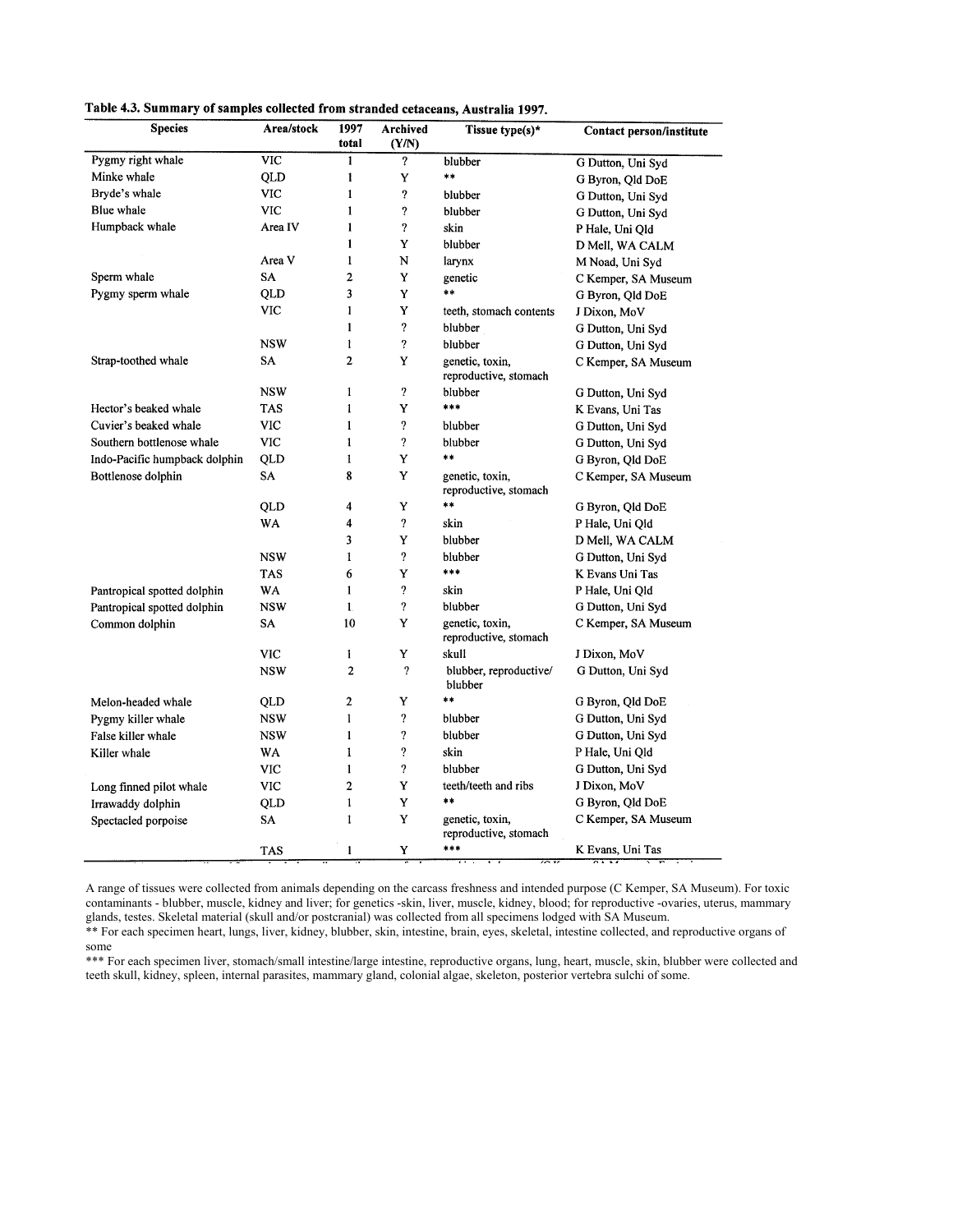# 4.4 *Analyses/development of techniques*

Analysis of samples collected by Qld DoE (section 4.3) indicated that a large number of the animals died as a result of disease or high parasite loading. Infection found in dolphins included encephalitis and meningitis.

## **5. Pollution studies**

Samples are routinely collected from almost all stranded or entangled animals in South Australia (C Kemper, SA Museum). Samples were collected from stranded cetaceans, are being analysed for pollution levels (K Evans, Uni Tas).

## **6. Statistics for large cetaceans**

6.1 *Direct catches (commercial, aboriginal and scientific permits) for the calendar year* 1997

No direct catches are permitted in Australia.

### 6.2 *Other non-natural mortality for the calendar year* 1997

### **Table 6.2. Summary of non-natural large cetacean mortality, Australia 1997.**

| <b>Species</b>  | Area/stock | <b>Males</b> | <b>Females</b> | Total      | Death<br>(Y/N) | Cause                                        | Methodology                  |
|-----------------|------------|--------------|----------------|------------|----------------|----------------------------------------------|------------------------------|
| Humpback whale  | Area V     | റ            | ົາ             | (juvenile) | N              | shark mesh<br>entanglement                   | freed alive                  |
| Humpback whale* | Area V     |              |                | (adult)    | N              | commercial<br>fishing trap rope<br>and buoys | cut free using<br>small boat |

\* adult humpback (15m) trailing 7 metres of fishing rope and 4 buoys, incapable of diving, moving very slowly, accompanied by another whale.

## 7. Statistics for small cetaceans

### 7.1 For the calendar year 1997

#### Table 7.1. Summary of non-natural small cetacean mortality, Australia 1997.

|                                   |                           | Directed catch |            |                |            | Incidental mortality                         | Live-capture |
|-----------------------------------|---------------------------|----------------|------------|----------------|------------|----------------------------------------------|--------------|
| Species                           | Area/stock                | Reported       | Est. total | Reported       | Est. total | Source                                       | Reported     |
| Indo-pacific humpback             | QLD                       |                | 0          |                | ?          | gill net                                     | 0            |
|                                   |                           | 0              | 0          | 4              | ?          | shark meshing                                |              |
| Bottlenose dolphin                | SA                        | 0              | 0          |                | 7          |                                              |              |
|                                   | QLD                       | n              | 0          |                | ?          | gill net                                     | $\Omega$     |
|                                   |                           | 0              | 0          |                | ?          | shark meshing                                |              |
|                                   | WA                        | 0              | $\bf{0}$   | $\overline{2}$ | ?          | hook ingested, monofil.<br>line entanglement | $\Omega$     |
|                                   | <b>NSW</b>                | 0              | $\bf{0}$   |                | ?          | shark meshing                                | 0            |
| Spinner dolphin                   | QLD                       |                | 0          |                | 7          | gill net                                     |              |
|                                   |                           | 0              | 0          | $\overline{2}$ | 9          | shark meshing                                |              |
| Common dolphin                    | SA                        |                | 0          | 3              | n          |                                              |              |
|                                   | <b>QLD</b>                |                | 0          | 4              | 9          | shark meshing                                |              |
| Unidentified delphinid<br>species | Southeastern<br>Australia | 0              | 0          |                | 9          | shark meshing                                |              |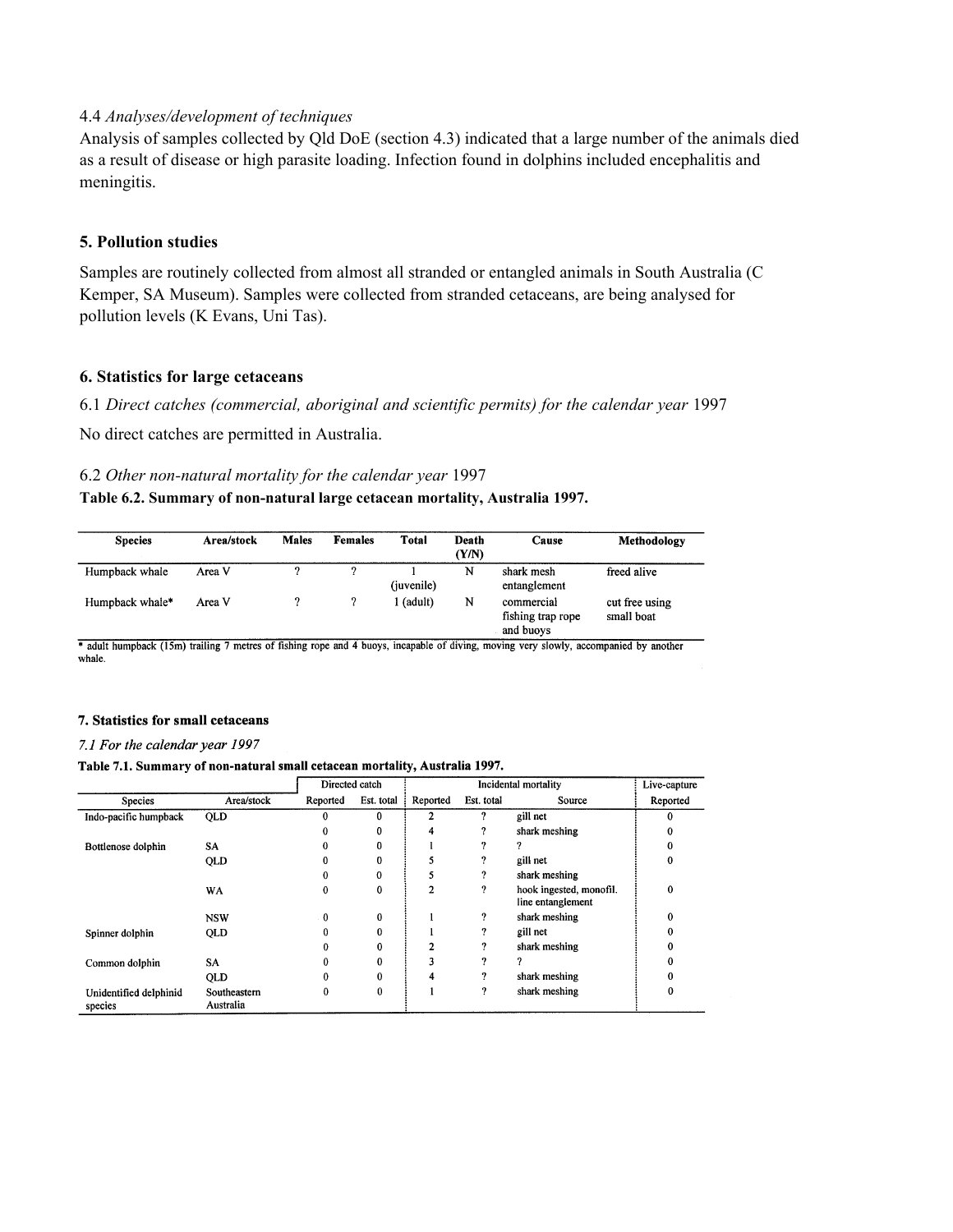No cetaceans were reported as being entangled in tuna farm nets near Port Lincoln but circumstantial evidence suggests that entanglements are still occurring (C Kemper, SA Museum). An informal group of government and non-government advisers was formed by the SA Department of Primary Industries to consider marine vertebrate entanglements and issues of tuna aquaculture. This group has met infrequently and has made some progress in tightening up the procedure for reporting. To our knowledge, little headway has been made in ensuring that predator nets are of a sufficiently small size to reduce entanglements or that tuna feeding practices have reduced the amount of waste (and therefore attraction for other fish species) around the cages. The report to Environment Australia by Kemper and Gibbs (1997) determined that incidental captures accounted for 38% of all South Australian dolphins whose circumstance of death was known.

### 8. Strandings

| Relevant Area      | Contact Institution                         | Contact<br>Individual | Address                            |
|--------------------|---------------------------------------------|-----------------------|------------------------------------|
| New South Wales    | New South Whales National Parks             | F. Mandelc            | Wildlife Management                |
|                    | and Wildlife Service                        |                       | PO Box 1967                        |
|                    |                                             |                       | <b>HURSTVILLE NSW 2220</b>         |
| Northern Territory | Parks and Wildlife Commission of the        | K. Saafeld            | PO Box 496                         |
|                    | Northern Territory                          |                       | PALMERSTON NT 0831                 |
| Queensland         | Department of Environment                   | L. Macedo             | Marine Parks                       |
|                    |                                             |                       | <b>PO Box 155</b>                  |
|                    |                                             |                       | <b>Albert Street</b>               |
|                    |                                             |                       | <b>BRISBANE QLD 4002</b>           |
| South Australia    | South Australian Museum                     | C. Kemper             | North Terrace                      |
|                    |                                             |                       | <b>ADELAIDE SA 5000</b>            |
| Tasmania           | <b>Tasmanian Parks and Wildlife Service</b> | H. Wapstra            | Department of Environment and Land |
|                    |                                             |                       | Management                         |
|                    |                                             |                       | GPO Box 44A                        |
|                    |                                             |                       | HOBART TAS 7001                    |
|                    | University of Tasmania                      | M. Morrice,           | Zoology Department                 |
|                    |                                             | K. Evans &            | <b>GPO Box 252C</b>                |
|                    |                                             | M. Hindell            | <b>HOBART TAS 7001</b>             |
| Victoria           | Museum of Victoria                          | J Dixon               | Department of Mammalogy            |
|                    |                                             |                       | 71 Victoria Crescent               |
|                    |                                             |                       | <b>ABBOTSFORD VIC 3067</b>         |
| Western Australia  | <b>Conservation and Land Management</b>     | P. Mawson             | Locked Bag 104                     |
|                    |                                             |                       | BENTLEY DELIVERY CENTRE WA 6983    |

#### Table 8. Key contacts for strandings information, Australia 1997.

Other contributors of strandings information include: H Goodall, Pet Porpoise Pool; S Adam; M Noad, Uni Syd; J Dixon, MoV; S Barripp, ORRCA.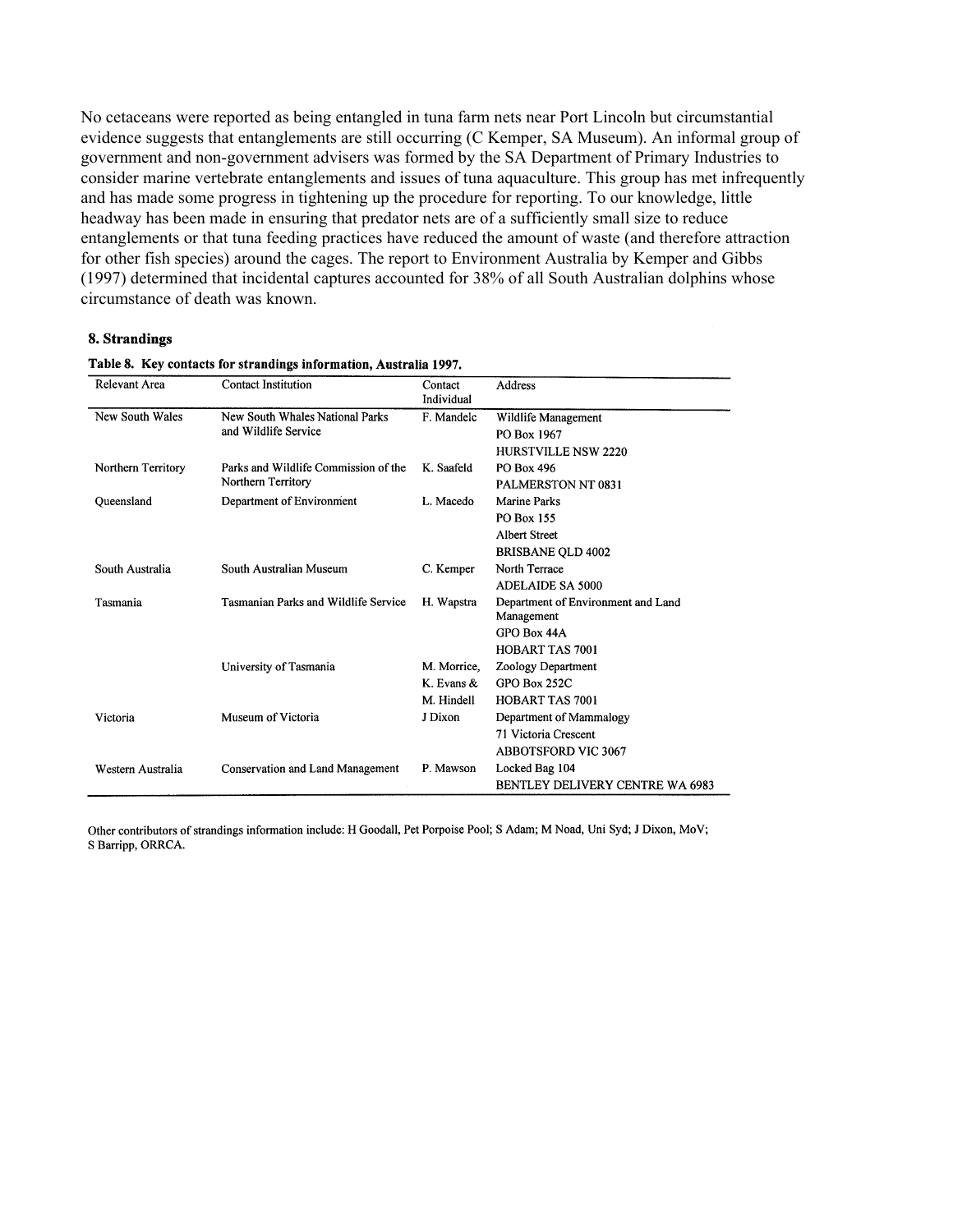## **9. Other studies and analyses**

Studies on swimmer-dwarf minke whale interactions in far North Queensland are continuing (P Arnold, Museum of TropIcal Queensland & A Birtles, JCU). Detailed surface and underwater observations of whale behaviour in the presence of snorkellers have been recorded. Individuals are identified by both surface and underwater photographs and videos. Perceptions of divers before and after swimming with minke whales and their reactions to a Code of Practice being developed to manage swimmer-whale interactions is being studied (F O'Neill & A Birtles, JCU). Vocalisations were recorded in July 1997 by D Costa and J Gedamke (University of California, USA) using both a single and an array of hydrophones.

Studies by the Centre for Whale Research will continue with the objectives of contributing to long-term data collection to address recent population trends (use by particular age classes), productivity (calving intervals etc.), stock identity (photo-id and song recordings), effects of seismic surveys on Area IV humpback whales (seismic exposure trials) and assessing the value of the Kimberley as a marine sanctuary.

A dedicated study of the response of humpback whales to seismic survey noise was conducted off the NW coast of Australia (Area IV) (R McCauley, Curtin University). Whales approaching the operating seismic vessel began avoidance manoeuvres at 5-8km and mostly maintained a standoff range of 3-4 km, however some approached closer. Based on observations made from the seismic vessel no gross changes in the migratory path of whales was observed, with overall sightings rates in guns-on and gunsoff periods similar. Analysis by sightings range, however, shows that sightings within 1.5 km of the vessel were considerably higher during guns-off periods than sightings in this range during the guns-on period. Possible biases in sighting availability between guns-on and guns-off periods were identified. A total of 16 trials have now been run, 9 in 1997, using dedicated vessels to deploy experimental airguns and to observe whale behavioural responses (R McCauley, Curtin University with C & M Jenner, Centre for Whale Research). These trials indicated that humpback pods, in general, consistently avoided the single operating airgun from 1-2 km.

A paper will be given on the morphological differentiation of South Australian bottlenose dolphins at the Australian Mammal Society meeting in July 1998 (C Kemper, SA Museum). Research continues on the pygmy right whale and funds are being sought for taxonomic research (genetic and morphological) on common dolphins in southern Australia (C Kemper, SA Museum).

A shore based behavioural study has been incorporated into the bottlenose dolphin studies conducted by the Dolphin Research Institute in Port Phillip Bay. The study will assist to investigate the effects of boat traffic on dolphin behaviour, with particular reference to dolphin tour operators. An investigation of the compliance of operators with an established code of practice found an overall compliance rate of 47% with most breaches relating to approach distances and interactions with the same group of dolphins.

In addition to opportunistic collection of killer whale sightings and photographic identifications there are records of be havioura 1 observations (M Morrice, Uni Tas). Of particular interest are feeding observations which include records of the whales feeding on southern elephant seals (adults and juveniles), fur seals, and royal and king penguins.

Biological samples were collected from cetaceans stranded in Tasmania (Southern Ocean Sanctuary) during 1996/97 (K Evans, Uni Tas). Information was collected on parasites, histopathology, diet, reproductive functioning, morphology, disease, genetics, the effects of pollution, contaminants, fisheries interactions, vessel collisions, entanglement and basic biological and ecological data. Stable isotope analysis and dietary analysis were carried out on samples collected.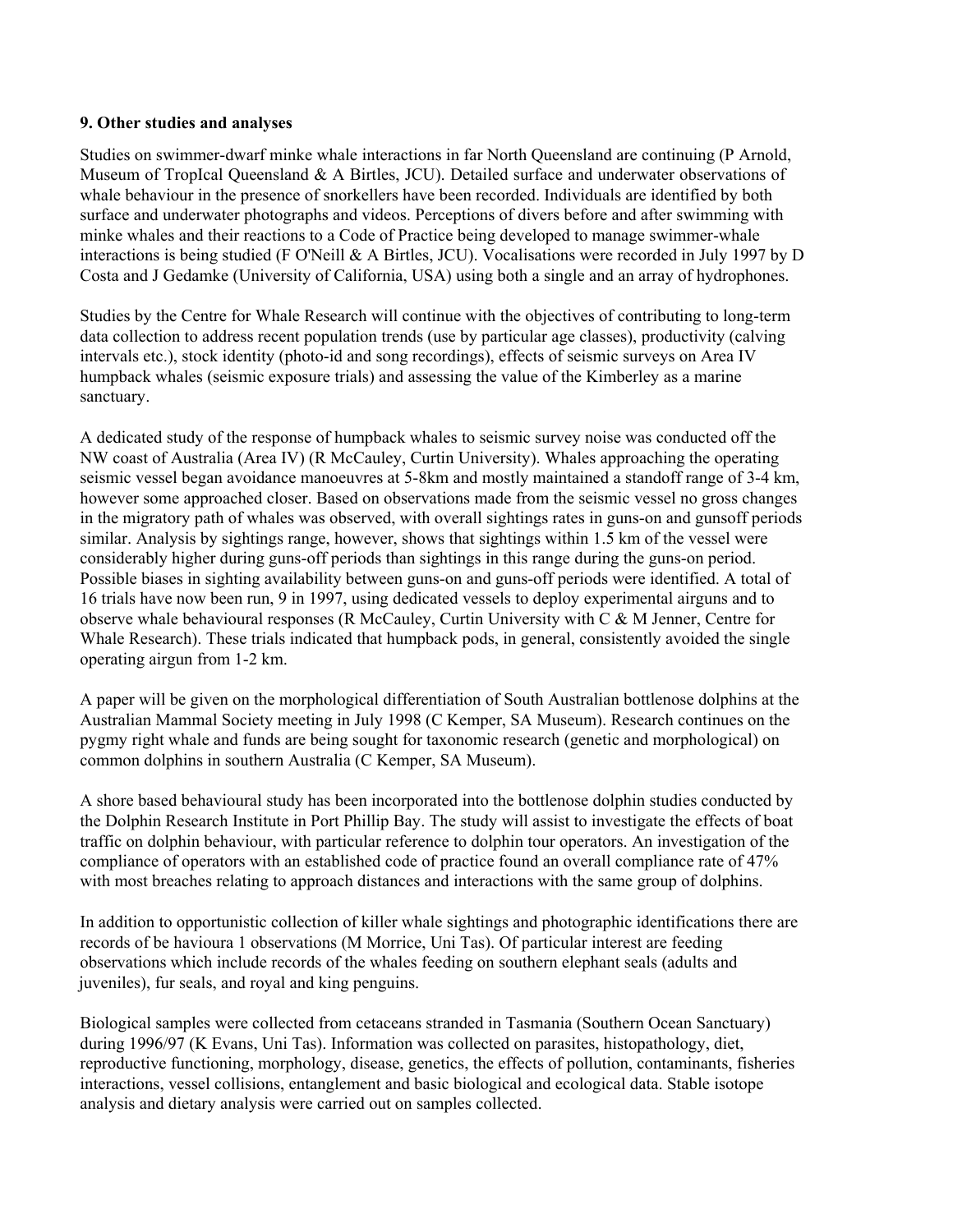There were three mass strandings of 112 total (66, 35, 11) sperm whales on the west coast of Tasmania within 1 month in early 1998. These will be reported in the progress report next year.

Other studies for which details were unavailable for this report are listed in Table 9.

| <b>Species</b>     | Stock/Area         | Principal Researcher                                      | Study                                                                |
|--------------------|--------------------|-----------------------------------------------------------|----------------------------------------------------------------------|
| Humpback whale     | Area V             | Paul Hodda, Australian Whale<br>Conservation Society, Old | sightings survey of migrating humpback<br>whales off Cape Byron      |
| Bottlenose dolphin | Cockburn Sound, WA | Rebecca Donaldson<br>Murdoch University, WA               | Ecology of bottlenose dolphins in<br>Cockburn Sound                  |
| Bottlenose dolphin | Shark Bay, WA      | Dr Per Berggren, Monkey Mia<br>Dolphin Research Group, WA | Interactions between dolphins and tiger<br>sharks (calf mortality)   |
| Bottlenose dolphin | Shark Bay, WA      | M Heithaus, WA                                            | Importance of benthic fish communities to<br>bottlenose dolphin diet |

Table 9. Other cetacean studies, Australia 1997.

# **10. Literature cited**

Cops on, G. R. (1994). Cetacean sightings and strandings at subantarctic Macquarie Island 1968 to 1990. *ANARE Research Notes 91.* Antarctic Division. 15 pp.

Kemper, C. and Gibbs, S. (1997). A study of dolphins and seals entangled in tuna farms near Port Lincoln. *Waves* 4: 4.

# **11. Publications**

# *11.1 Published or 'In Press' papers only*

Bannister, J. L., Burnell, S., Burton, C. L. K., and Kato, H. (in press). Right whales off southern Australia: direct evidence for a link between onshore breeding grounds and offshore probable feeding grounds. *Rep. into Whal. Commn* 1998

Burnell, SR and Bryden, MM. (1997) Coastal residence periods and reproductive timing in southern right whales, *Eubalaena australis.* .I: *Zool. (Lond.)* 241(4): 613-621.

Corkeron P. J. (1997). Bottlenose dolphins, *Tursiops truncatus,* in southeast Queensland waters: social structure and conservation biology. pp I-lOin Hindell M. and Kemper C. (eds) *Marine mammal research in the southern hemisphere. Volume I. Status, ecology and medicine.* Surrey Beatty and Sons. Chipping Norton.

Corkeron P. J. (1997) The status of cetaceans in the Great Barrier Reef Marine Park. pp 283-287 In Wachenfe1d D., Oliver J. and. Davis K. (eds) *The state of the GBR World Heritage Area report.* 

Corkeron P. J., Leh *C.,* Andau P., and Leatherwood S. (in press) Cetaceans of Northern Borneo. *Brun. Mus. J.*

Corkeron P. J., Morissette N. M., Porter L. J., and Marsh H. (in press) Distribution and status of humpback dolphins, *Sousa chinensis,* in Australian waters. *Asian Marine Biology* (special issue)

Gill, P. C. and Thiele, D. (1997). A winter sighting of killer whales *(Orcinus orca)* in Antarctic sea ice. *Polar Biol.* 17: 401-404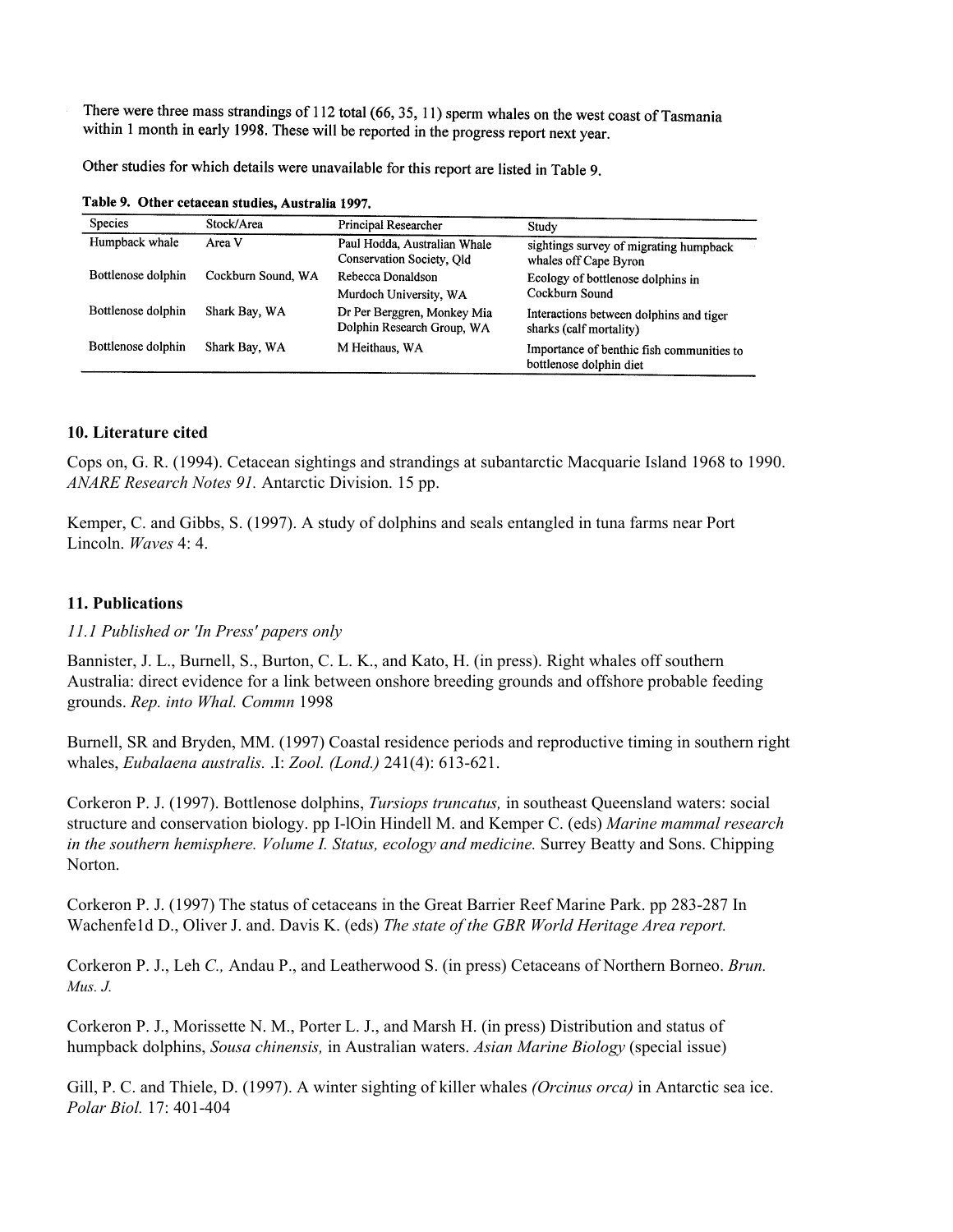Kemper, C. M., Mole, J., Warneke, R. M., Ling, J. K., Needham, D. J. and Wapstra, J. E. (1997) Southern right whales in southeastern Australia -aerial surveys during 1991-93 and incidental information from 1904. Pp 40-55 In: by M. Hindell and C. Kemper (eds). *Marine mammal research in the southern hemisphere Volume* 1: *Status, ecology and medicine* Surrey Beatty and Sons: Chipping Norton.

Long, M., Reid, R. J. and Kemper, C. M. (1997) Cadmium accumulation and toxicity in the bottlenose dolphin *Tursiops truncatus,* the common dolphin *Delphinus delphis,* and some dolphin prey species in South Australia. *Aust. Mammal.* 20: 25-33.

McCauley, R. D., Jenner, M-N. M., Jenner, K. C. S., McCabe, K. A. and Murdoch, J. (1998). The response of humpback whales *(Megaptera novaeangliae)* to offshore seismic survey noise: preliminary results of observations about a working vessel and experimental exposures. *Appea* J: 1998: 12-27.

Valsecchi E., Palsboll P., Hale P., Glockner-Ferrari D., Ferrari M., Clapham P., Larsen F., Mattila D., Sears R., Sigurjonsson J., Brown M., Corkeron P. and Amos B. (1997). Microsatellite genetic distances between oceanic populations of the humpback whale *(Megaptera novaeangliae). Mol. Biol. Evol.* 14: 355-362.

# *11.2 Unpublished literature*

Bannister, J. L. (1997) *Aerial survey of southern right whales of Western and South Australia,* 1995 *and* 1996 *calving seasons: report on work undertaken to* 1 *March* 1997. Unpublished report to Biodiversity Group, Environment Australia, 29pp

Bannister, J. L. (1998). *Aerial survey of southern right whales, W A and SA,* 1997: *report on progress to*  31/12/97. Unpublished report to Biodiversity Group, Environment Australia

Burnell, SR. (1997). An *incidental flight network for the photo identification of southern right whales off southeastern Australia. A summary of research activities undertaken in the* 1995 *and* 1996 *seasons.* Rep. by Eubalaena Pty Ltd to BHP Petroleum Pty Ltd and Esso Australia Ltd.: 30pp

Databases: *Macquarie Island killer whale sightings; photo identification catalogue; feeding observations.*  Contact Margie Morrice, Zoology Department, University of Tasmania, Hobart, Australia.

Draft Whitsunday humpback whale monitoring (1997). *Internal Queensland Department of Environment Technical Report.* Contact Liz Macedo, Queensland Department of Environment, Marine Parks Section, PO Box 155, Brisbane Albert Street, Queensland, 4002.

Evans, K., Thiele, D. and Davenport, S. (1997). *Tasmanian cetacean strandings -part of the ecosystem approach to studying cetaceans in the Southern Ocean.* Paper presented by K Evans at the 1997 Joint Meeting of the NZ Marine Sciences Society and the Australian Marine Sciences Association, Auckland New Zealand. Available from D Thiele, Biodiversity Group, Environment Australia, GPO Box 636, Canberra ACT 2601.

Gill, P. C., Evans, K. and Thiele, D. (1997). *Yacht-based ecosystem research in Australian waters of the Southern Ocean Sanctuary.* Paper presented by P Gill at the 1997 Joint Meeting of the NZ Marine Sciences Society and the Australian Marine Sciences Association, Auckland New Zealand. Available from D Thiele, Biodiversity Group, Environment Australia, GPO Box 636, Canberra ACT 2601.